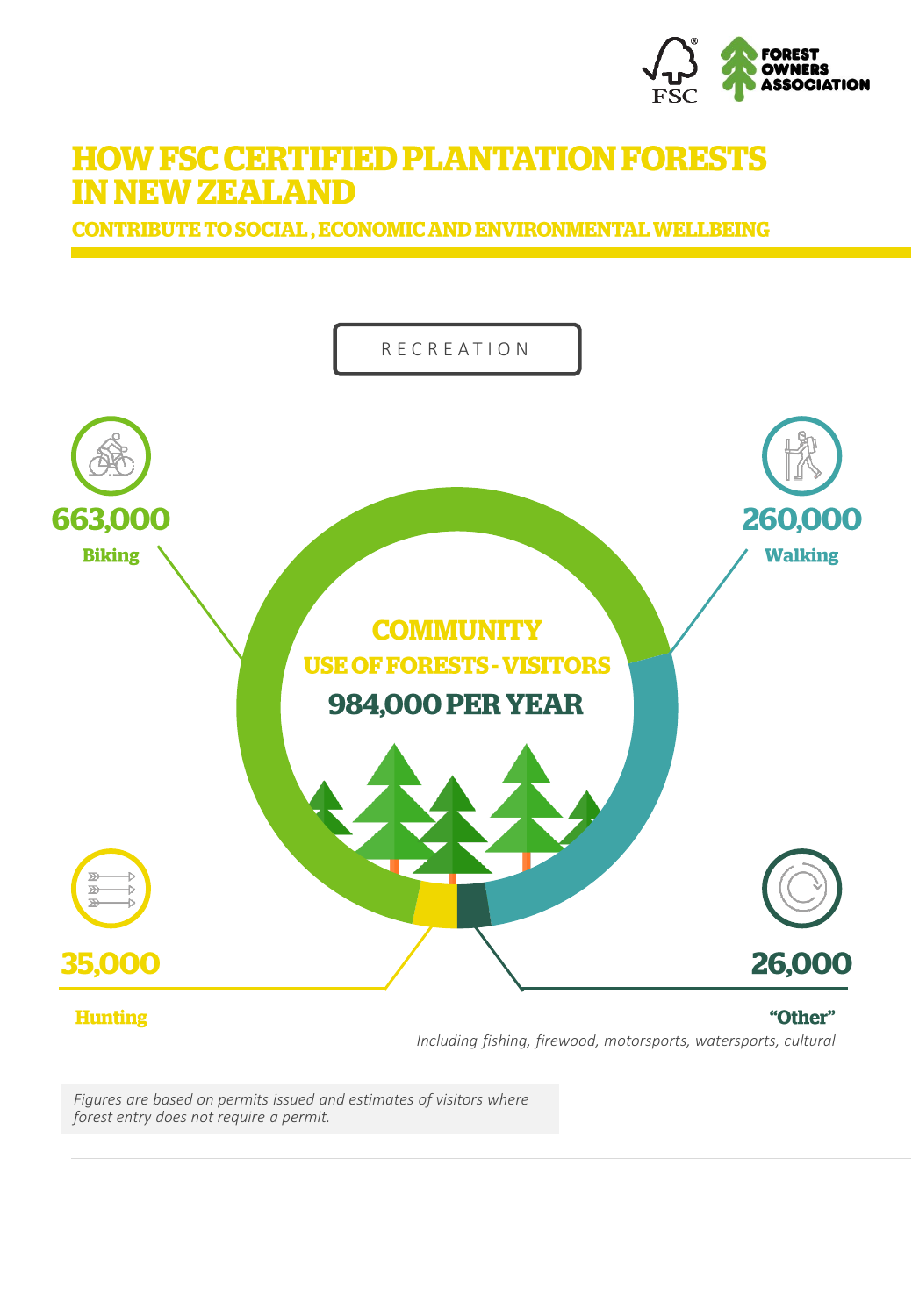

# **HOW PLANTATION FORESTS IN NEW ZEALAND**

**CONTRIBUTE TO SOCIAL AND ECONOMIC AND ENVIRONMENTAL WELLBEING** 

#### **TOTAL 7,001 EMPLOYEES**



| Management              | <b>12%</b>     |
|-------------------------|----------------|
| Forest growing          | <b>18%</b>     |
| Forest harvesting       | 39%            |
| Transport and logistics | 22%            |
| Other                   | $\mathbf{q}$ % |

#### E C O N O M I C  $\begin{array}{c|c}\n\end{array}$  S O C I A L / C U L T U R A L

## **NON-TIMBER PRODUCTS**

Plantation forests have multiple uses and functions and produce mainly wood fibre and logs for construction or other purposes. They also produce and support other goods such as those below, game animals, and firewood.

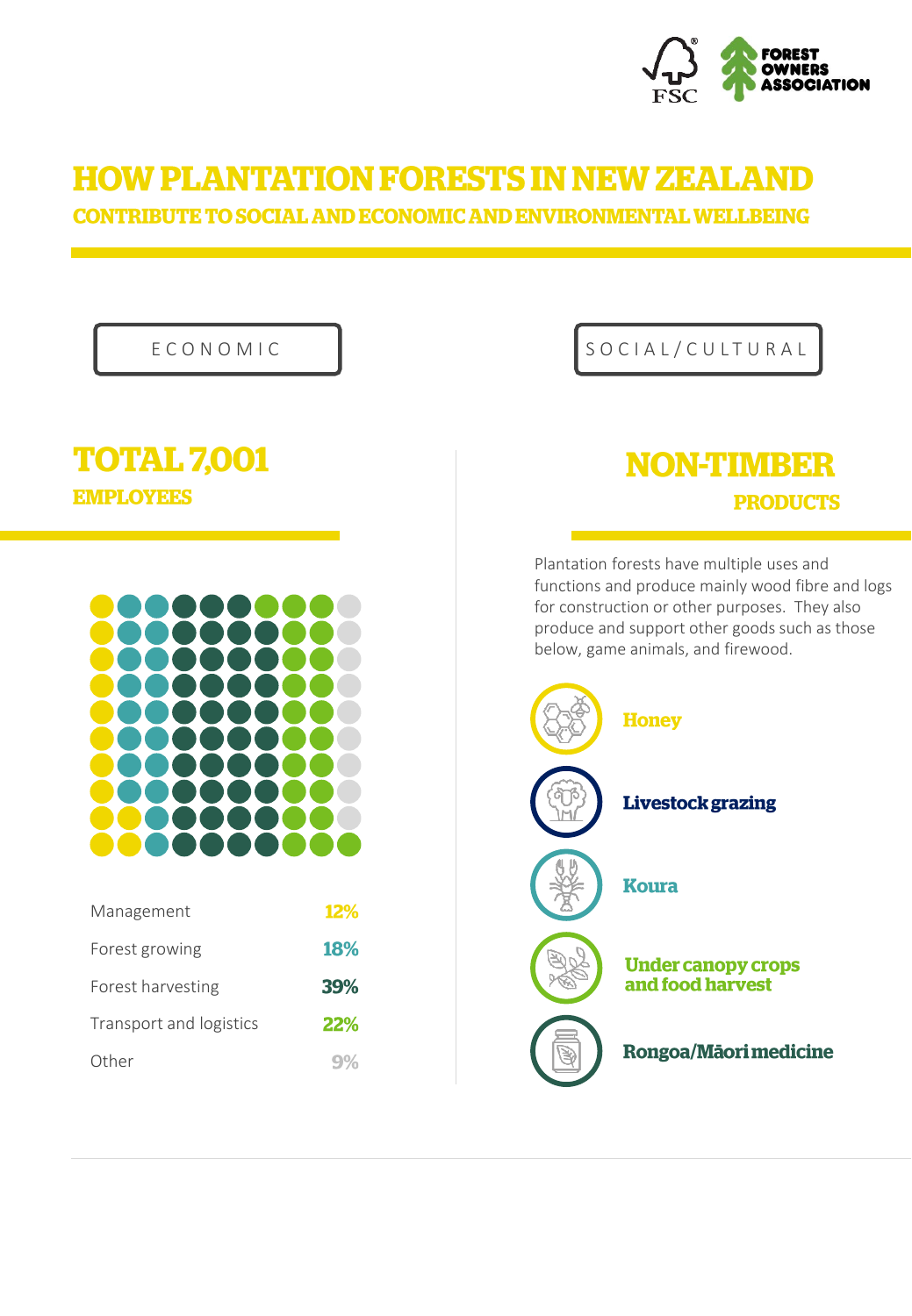

*These areas are actively managed for conservation purposes.*

E N V I R O N M E N T A L

## **AREA OF NATIVE EGETATION WITHIN** SC CERTIFIED **LANTATION FORESTS BY REGION**





Area under certification 1,167,855 hectares



Voluntary certification for forest growers.

Provides audited sustainability credentials in all aspects of growing plantation forests.



Area currently planted in forest 920,589 hectares



Indigenous area as part of total forest area 19%



Bay of Plenty 28,908 Northland 21,252 Waikato 18,654 Gisborne 13,717 Westcoast 13,399 Horizons 11,732 Hawkes Bay 10,383

Southland

Otago Canterbury Marlborough Greater Wellington

> Auckland Taranaki Nelson

Tasman 8.006

8.531

6,318

6,076 4,718 2.743 2,668 1,025

829

Area of indigenous vegetation: 175,594 hectares



Spend on environmental management \$1,368,000

(as at 31 August 2019)

High conservation value areas protected 9,315

hectares



This is divided into 86 special areas

managed by forest companies (usually indigenous forest)

Area harvested in last 12 months (as at June 2019) 23,069 hectares



Volume harvested in tonnes of logs 14.982,455